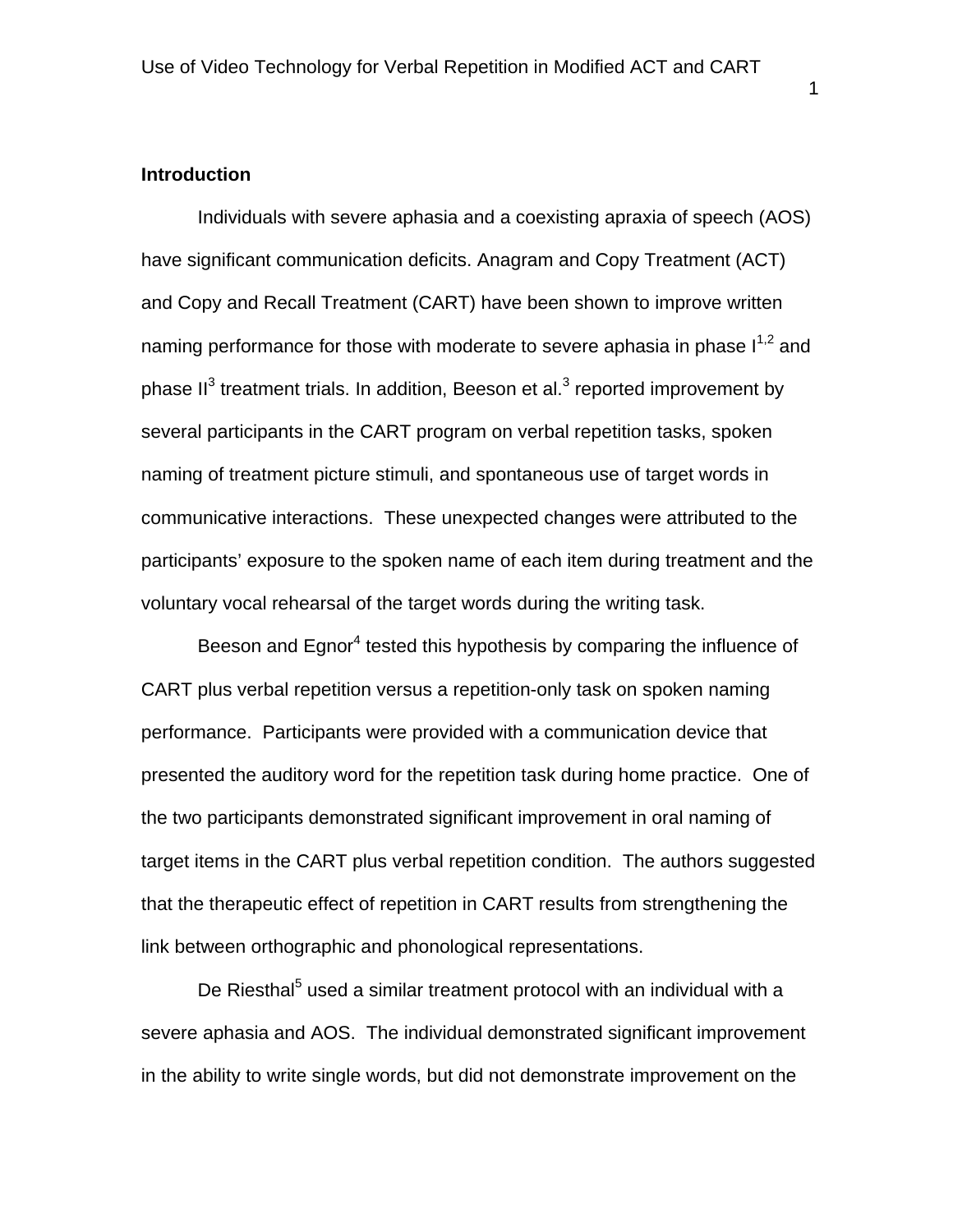spoken naming task. The participant was able to produce the word in the treatment session when the clinician provided an auditory visual cue; however, due to the AOS, he could not repeat the words during the homework practice task when presented with only the auditory presentation of the word via the communication device.

There is evidence that individuals with AOS may benefit from treatments that include auditory-visual stimuli such as modeling/repetition and integral stimulation<sup>6,7,8,9</sup>. Moreover, there is evidence that repeated presentations of an auditory-visual stimulus on a speech perception task may improve confrontation naming in individuals with severe aphasia with a coexisting AOS without the individual producing the word directly<sup>10</sup>. Improving the ability of an individual with AOS to repeat by providing an auditory-visual stimulus to facilitate spoken word production during home practice may strengthen the link between orthographic and phonological representations and improve spoken naming performance. To date, the influence of adding an auditory-visual component to the repetition task on improving spoken naming in conjunction with the ACT and CART programs has not been examined.

Generalization effects for written naming performance during ACT and CART have been indexed using a binary scoring system. Such a system does not capture responses that are not spelled completely accurately, but are communicative. The 5-point scoring system proposed by Helm-Estabrooks<sup>11</sup> captures increments of improvement in spelling single words (See Table 1) and may be more sensitive to generalization effects.

2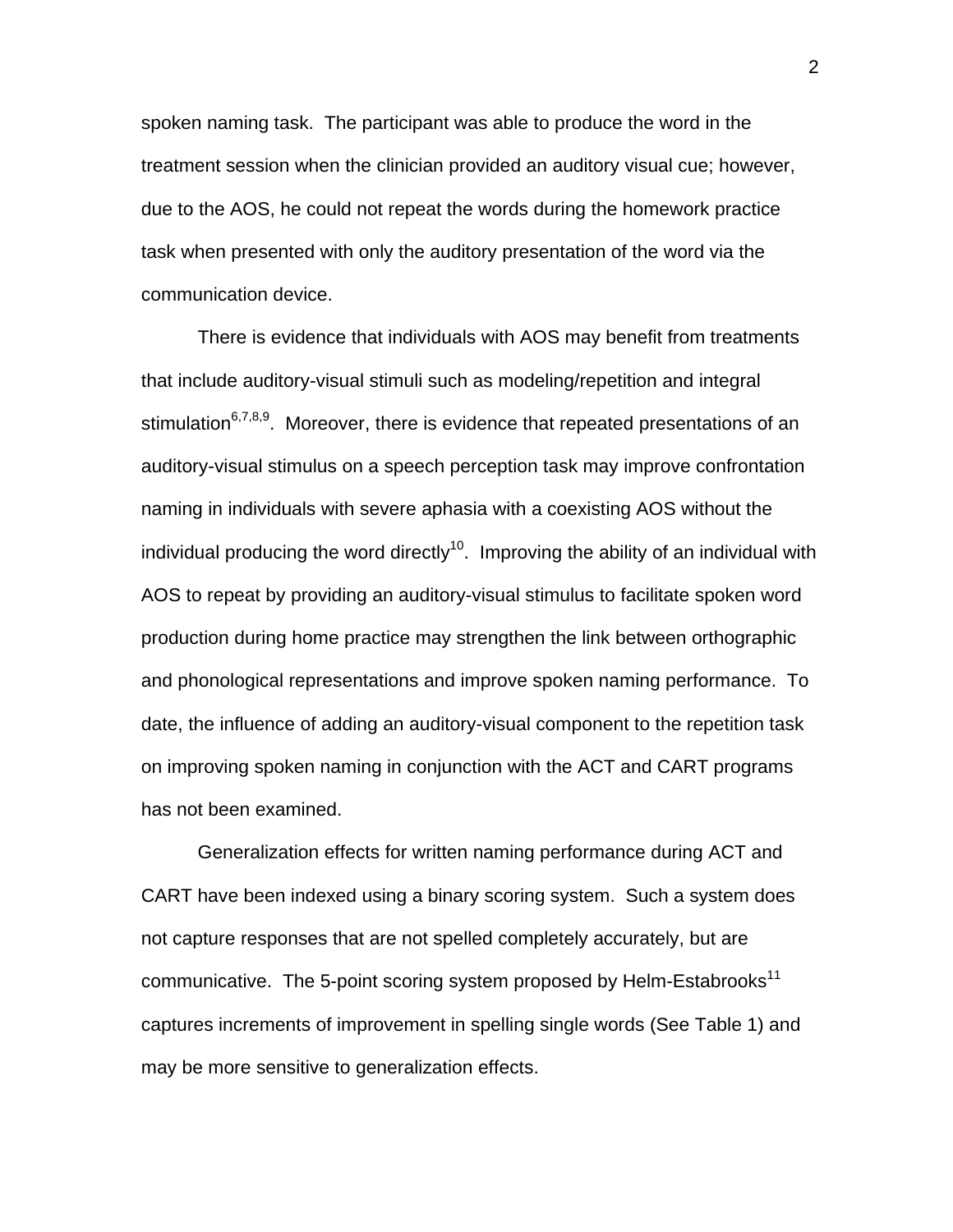Finally, in previous studies of ACT and CART, the participant and his or her family selected the stimuli to be targeted in treatment. This was done to ensure that the stimuli were meaningful and functional for the participant. In clinical situations, the selection of stimuli may vary and include patient selected stimuli, clinician selected stimuli, or both. There are no data examining potential differences in performance on such stimuli.

The study was designed to answer three questions:

- 1. Does inclusion of auditory-visual stimuli in the ACT/CART plus verbal repetition treatment result in improved spoken naming of target treatment items?
- 2. Do the effects of ACT/CART plus repetition treatment generalize to the written naming of untreated items?
- 3. Are there differences in written and spoken naming performance for items selected by the patient/family vs. the clinician?

# **Methods**

Three individuals with a moderate to severe aphasia and a coexisting AOS participated in the study (see Table 2). Each participant was administered the *Western Aphasia Battery – Revised*, *Cognitive Linguistic Quick Test*, *Pyramids and Palm Trees Test*, and *Johns Hopkins University Dysgraphia Battery*, pre- and post-treatment. Next, the participant with his or her family and the clinician each selected a set of 18 words (36 total) to be targeted in the treatment. The clinician selected pictures, using a traditional clinical decision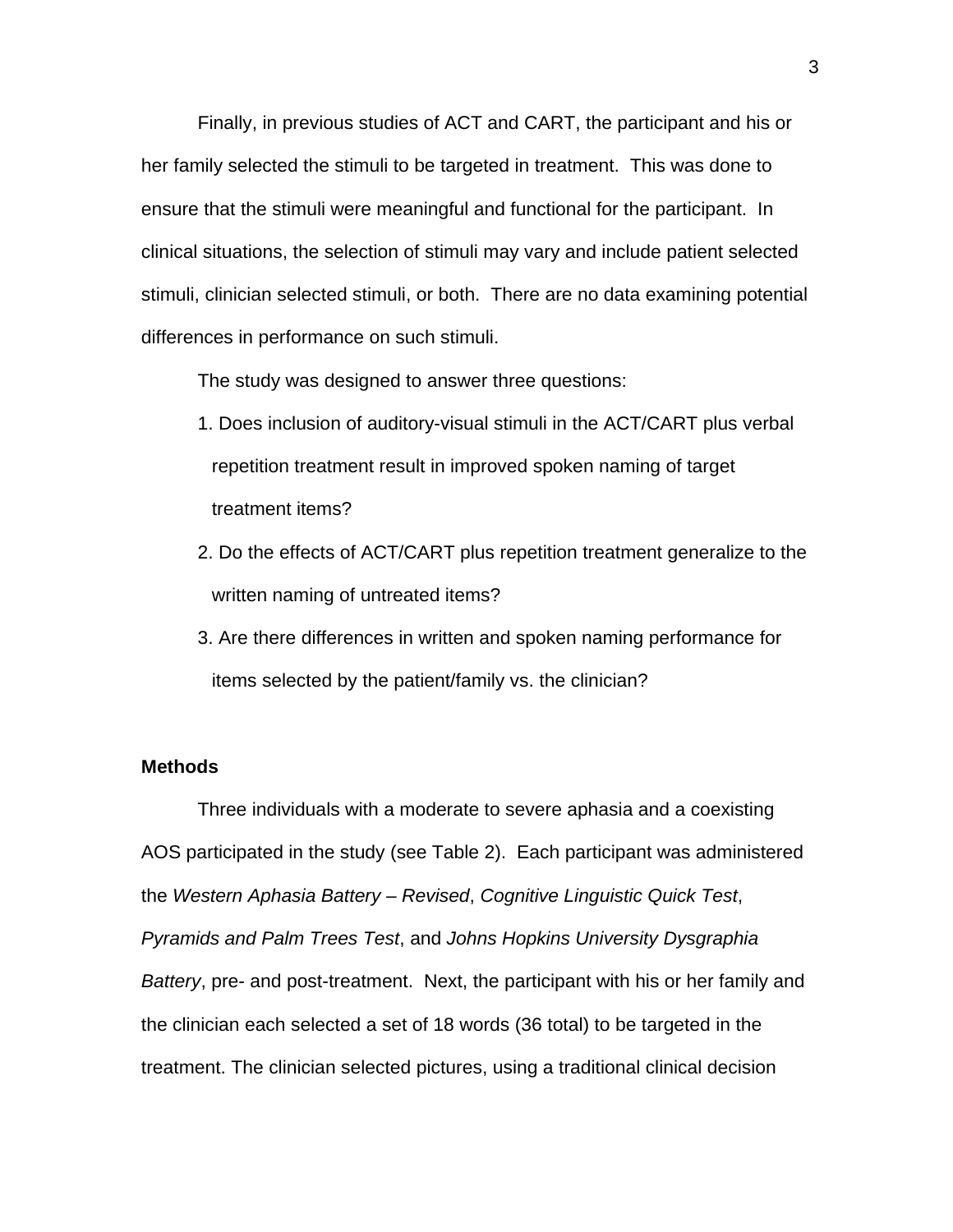approach: nouns and verbs, consideration of length of word, complexity, and attempts to avoid visual similarity when possible. The pictures were divided into 6 sets of 6 pictures (3 from participant choice and 3 from clinician choice). Baseline measures of spoken and written naming performance were obtained for each set.

Participants were enrolled in an Anagram and Copy Treatment (ACT) and Copy and Recall Treatment (CART), which included a spoken word repetition task. Each participant was seen for one session per week for ACT plus spoken repetition, followed by six days of home practice with CART plus spoken repetition. To include repetition in the home practice session, the participant was provided with individual video clips of the treating clinician saying each word in the treatment set. The technology for viewing the video clips varied (e.g., portable DVD, Lingraphica). The participant was permitted to replay the video clip three times to generate a correct production before moving on to the next stimulus. Weekly treatment probes were administered to determine improvement in spoken and written naming for treated items, and maintenance probes were administered every fourth session. Treatment for a set of stimuli continued until the patient reached the criterion of 80% accuracy based on the 5-point scoring system (total score for all 6 words/maximum score of 30) for writing the target words over 2 consecutive sessions. Then the next set of stimuli was introduced into the treatment. After reaching criterion, probes for that set were administered every fourth session to assess maintenance of treatment effects.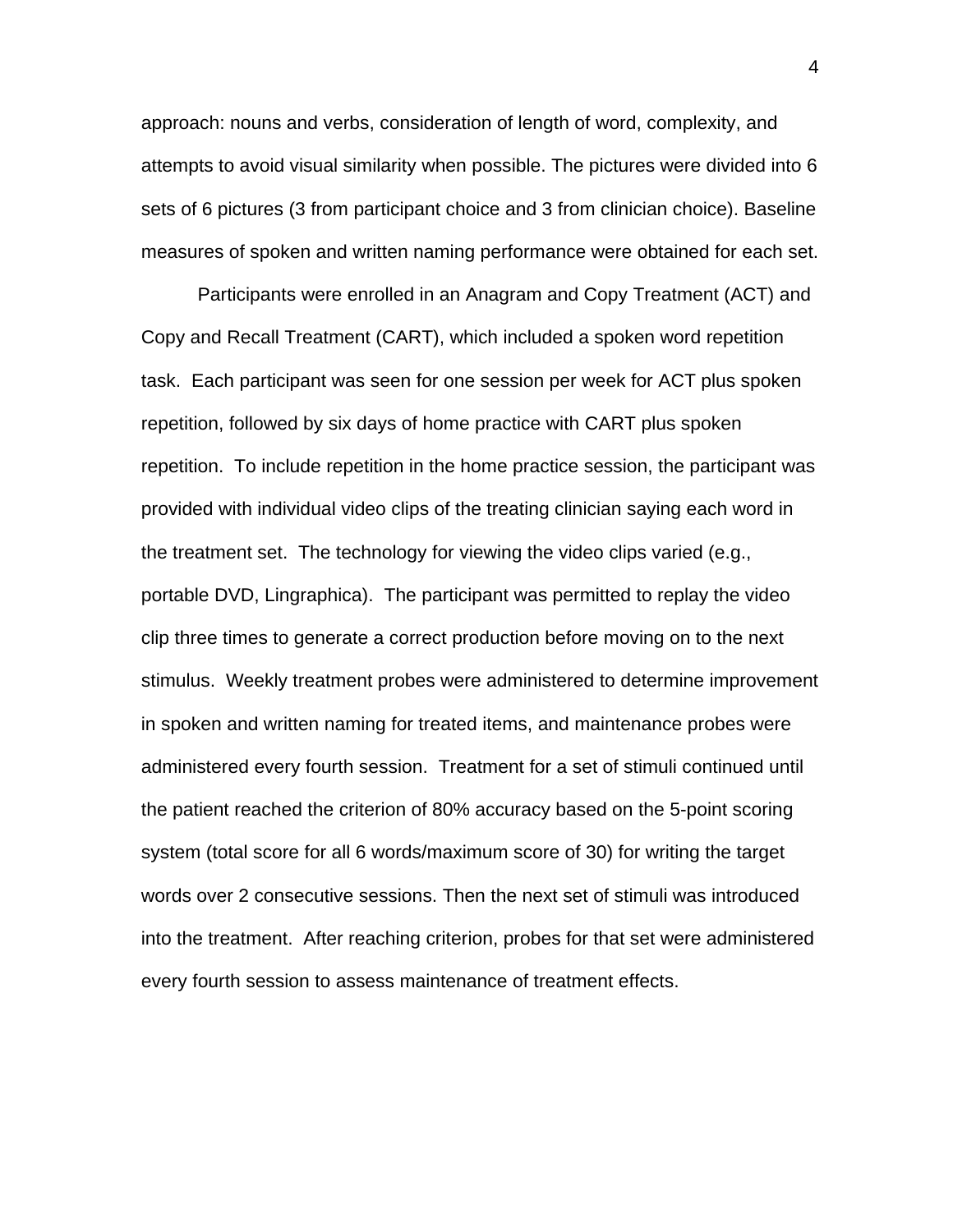# **Results**

*Question 1*: None of the participants met the criteria of 80% accuracy for any of the six word-sets in the spoken naming condition (see Figures 1-3). Participants 1 and 2 only completed two sets due to low performance (mode of 0%). Participant 3 performed best and was able to say the name for a maximum of only 2 items in any set. No generalization to untrained items was observed. Participant 3 was observed to say some of the target words in conversation that she was unable to during treatment probes.

*Question 2*: Each participant met the criteria of 80 percent accuracy over two sessions for each of the six word-sets in the written-naming condition (See figures 4-6). Participant 1 showed generalization to untrained items on sets 2 and 4. She also demonstrated improvement on the JHU Dysgraphia Battery, with an increase from 25% to 45% accuracy for untrained items on Subtest 8 (written naming).

*Question 3*: There were no significant differences between participant performance on self-selected words and clinician-selected words.

#### **Conclusion**

This study examined whether a home practice with spoken repetition benefits individuals with aphasia and a coexisting AOS. In our cases, only one individual was able to complete home practice successfully. We also found the implementation of the Helm-Estabrooks scoring system provided more specific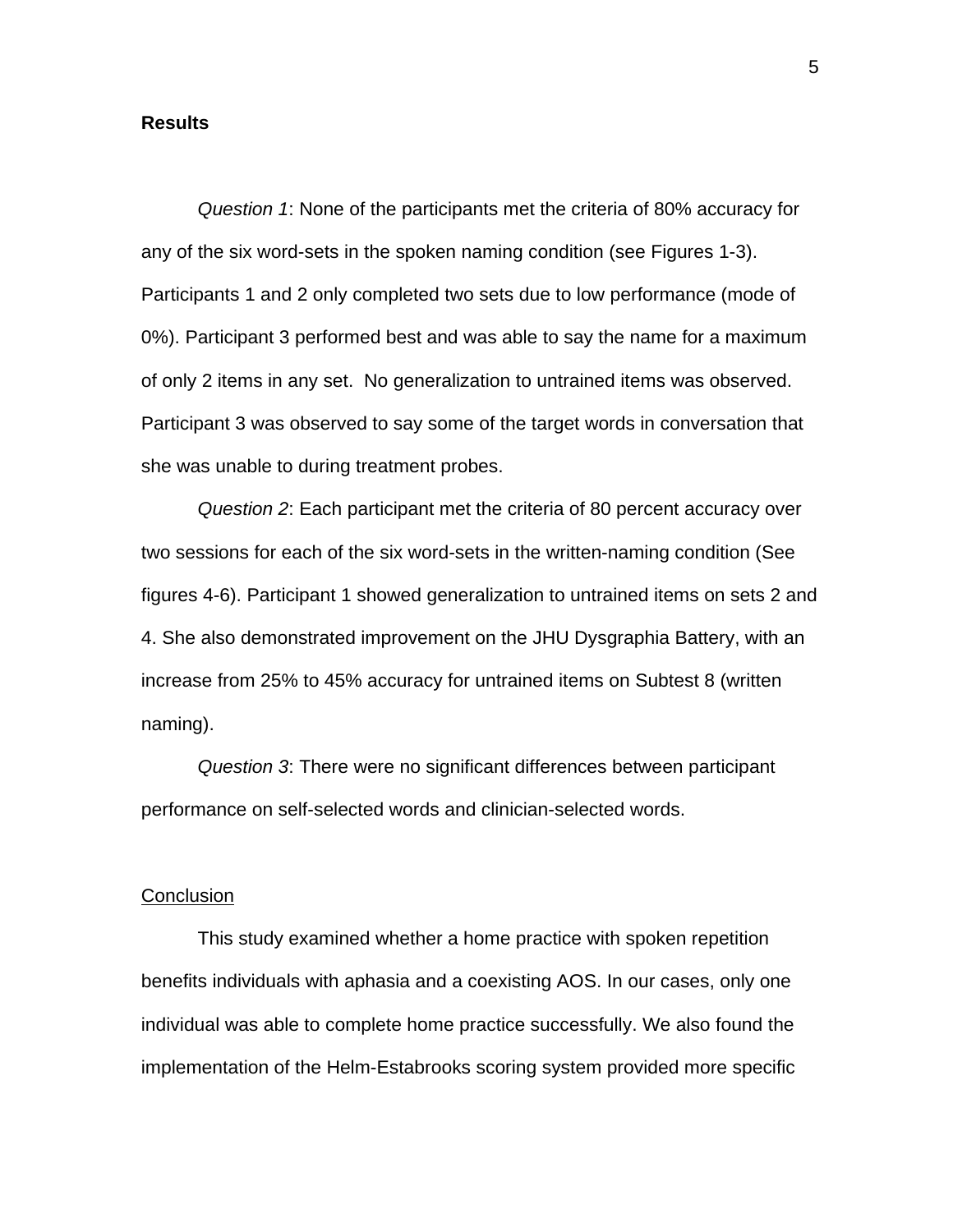feedback on progress and was more sensitive to generalization of improved spelling skills than use of total words or percent words correct. Word writing success with the ACT and CART was not dependent on word preference, personal choice, or clinical linguistic decision making.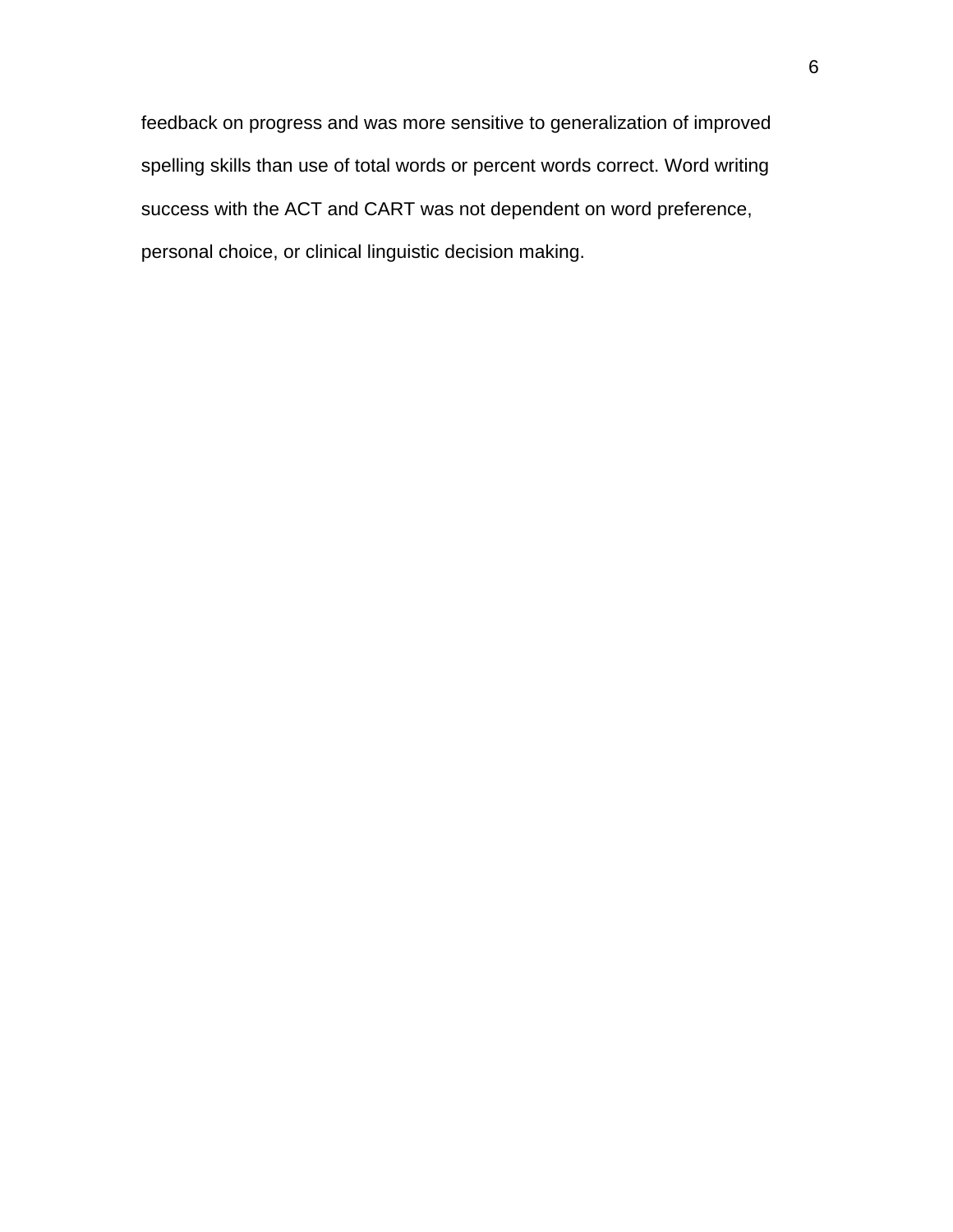#### **References**

- 1. Beeson, P. M. (1999). Treating acquired writing impairment: Strengthening graphemic representations. *Aphasiology, 13*, 767-785.
- 2. Beeson, P. M., Hirsch, F.M., & Rewega, M.A. (2002). Successful singleword writing treatment: Experimental analysis of four cases. *Aphasiology, 16*, 473-491.
- 3. Beeson, P.M., Rising, K., & Volk, J. (2003). Writing treatment for severe aphasia: Who benefits? *Journal of Speech, Language, and Hearing Research, 46*, 1038-1060.
- 4. Beeson, P. M., & Egnor, H. (2006). Combining treatment for written and spoken naming. *Journal of the International Neuropsychological Society, 12*, 816-827
- 5. de Riesthal, M. (2007). *Changes in written and spoken naming with a modified CART program.* Paper presented at the American Speech and Hearing Association, Boston, MA.
- 6. Wambaugh, J.L, Kalinyak-Fliszner, M.M, West, J.E., & Doyle, P.J. (1998). Effects of treatment for sound errors in apraxia of speech and aphasia. *Journal of Speech, Language, Hearing Research, 41*, 725-743.
- 7. Wambaugh, J.L., West, J.E. & Doyle, P.J. (1998). Treatment for apraxia of speech: Effects of targeting sound groups. *Aphasiology, 12*, 731-743.
- 8. Wambaugh, J.L., Martinez, A.L., McNeil, M.R., & Rogers, M.A. (1999). Sound production treatment for apraxia of speech: Overgeneralization and maintenance effects. *Aphasiology, 13*, 821-837.
- 9. Wambaugh, J.L. & Nessler, C. (2004). Modification of sound production treatment for apraxia of speech: Acquisition and generalization effects. *Aphasiology, 18*, 407-427
- 10. Fridriksson, J., Baker, J.M., Whitesides, J., Eoute, D., Moser, D., Vesselinov, R., & Rorden, C. (2009). Treating visual speech perception to improve speech production in nonfluent aphasia. *Stroke, 40*, 853-858.
- 11. Helm-Estabrooks, N. (2003). Anagram, Copy, and Recall Therapy. In N. Helm-Estabrooks & M.L. Albert (Eds.) *Manual of Aphasia and Aphasia Therapy*. Pro-Ed: Austin, TX.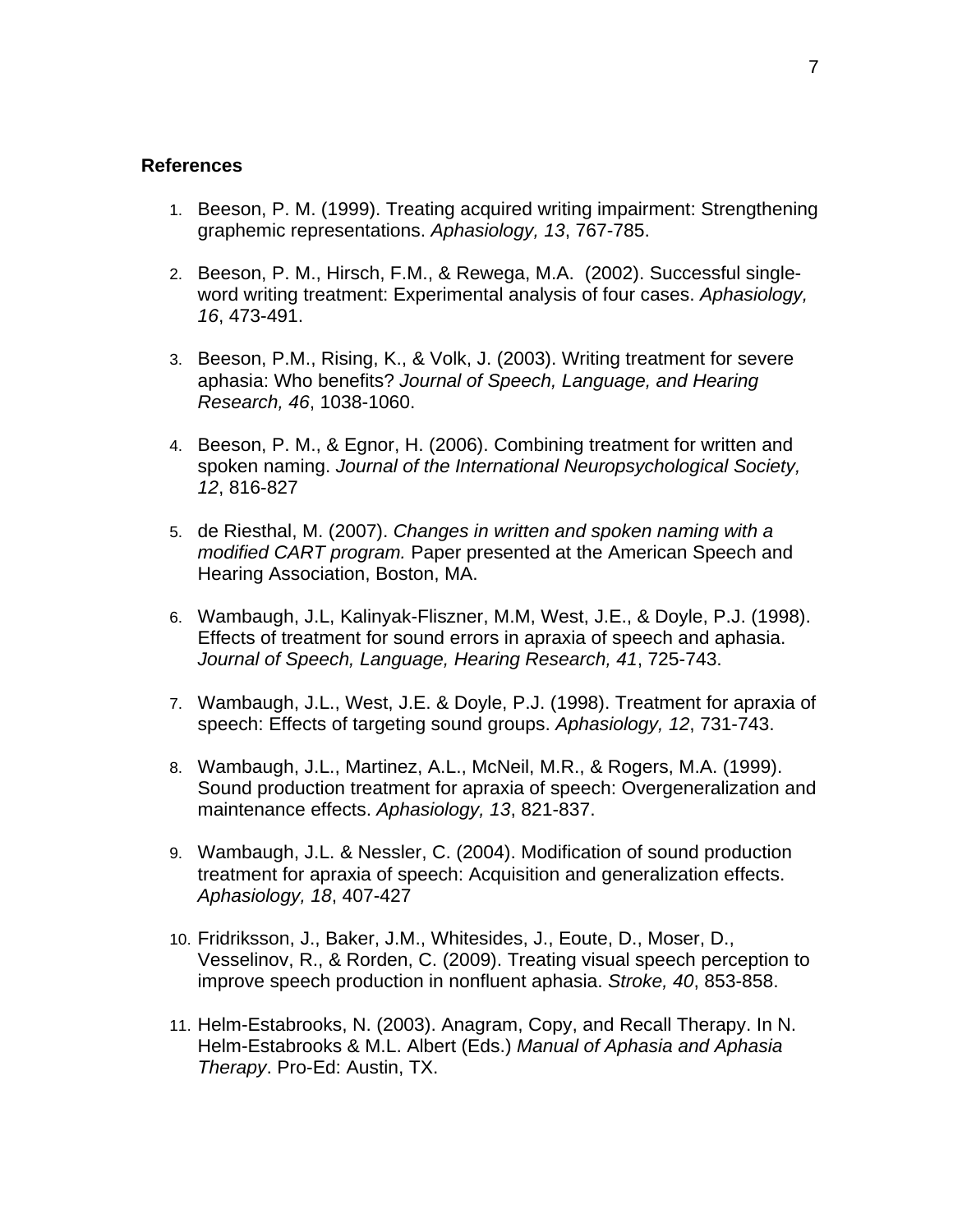Table 1

Scoring system from Helm-Estabrooks<sup>11</sup>

- $0 =$  totally incorrect, illegible, all letters wrong, substitution of a drawing
- 1 = less than half correct or all right letters in wrong order
- 2 = half correct, or half letters in wrong order

3 = more than half correct, but not fully correct, or two letters reversed, or letters added to correct word

- $4 =$  self- corrected
- 5 = fully correct on first attempt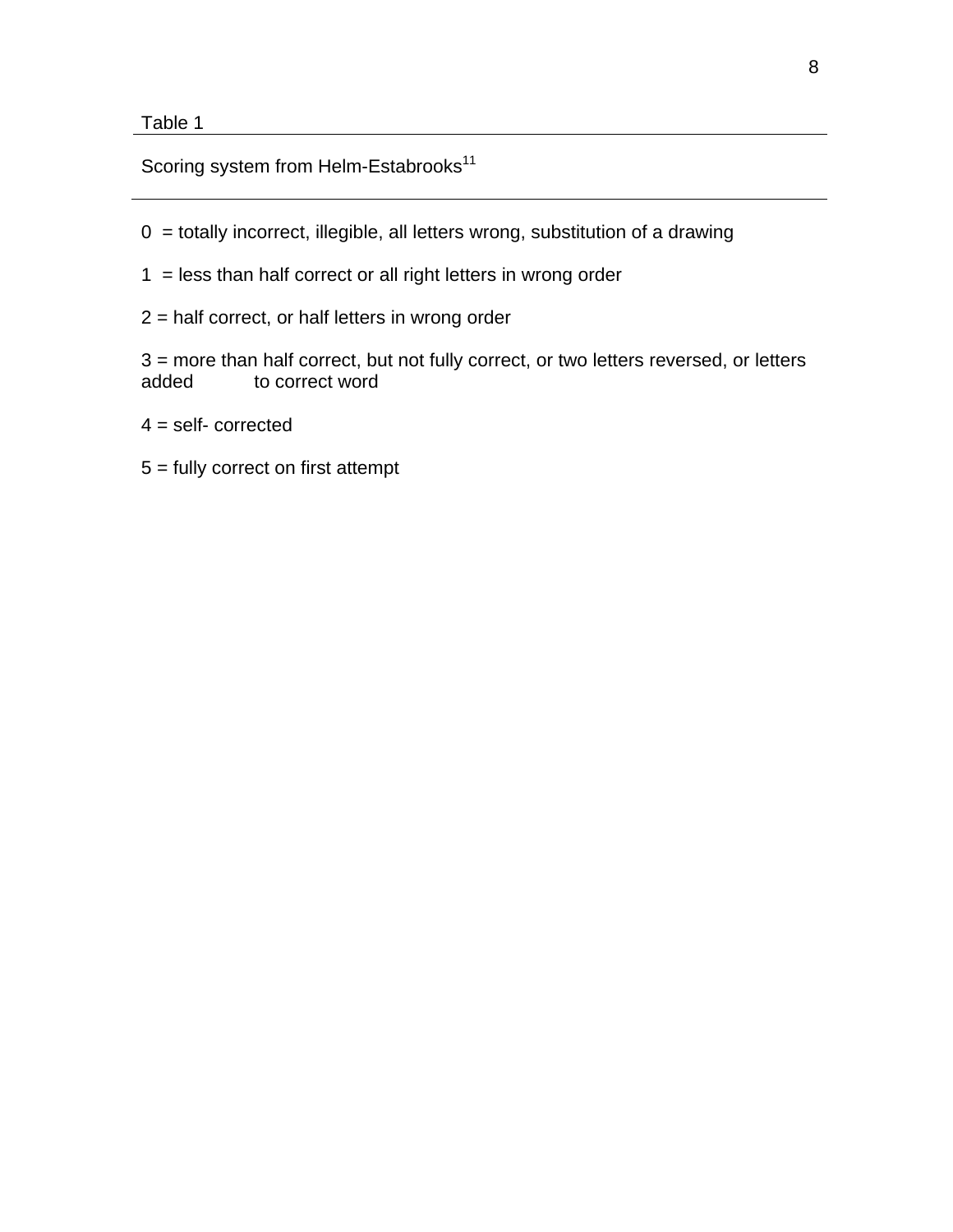Table 2: *Participant Data*

| Case           | Age | Gender | <b>Months</b> | Lesion                       | <b>WAB AQ</b> | P&P   |
|----------------|-----|--------|---------------|------------------------------|---------------|-------|
|                |     |        | post          |                              |               |       |
|                |     |        | onset         |                              |               |       |
|                |     |        |               |                              |               |       |
| 1              | 72  | F      | 38            | Left MCA involving frontal   | 12.4          | 45/52 |
|                |     |        |               | & parietal lobes- large      |               |       |
|                |     |        |               | acute non-hemorrhagic        |               |       |
|                |     |        |               |                              |               |       |
| $\overline{2}$ | 67  | M      | 26            | Left MCA frontotemporal      | 11.7          | 45/52 |
|                |     |        |               | parietal subacute infarct    |               |       |
|                |     |        |               |                              |               |       |
| 3              | 73  | F      | 26            | Left MCA w/ extension into   | 47.3          | 43/52 |
|                |     |        |               | frontal, temporal, parietal  |               |       |
|                |     |        |               | lesions; old lacunar infarct |               |       |
|                |     |        |               | in right basal ganglia       |               |       |
|                |     |        |               |                              |               |       |

Note: WAB AQ = Western Aphasia Battery Aphasia Quotient; P&P = Pyramid and Palm Trees Test semantic picture matching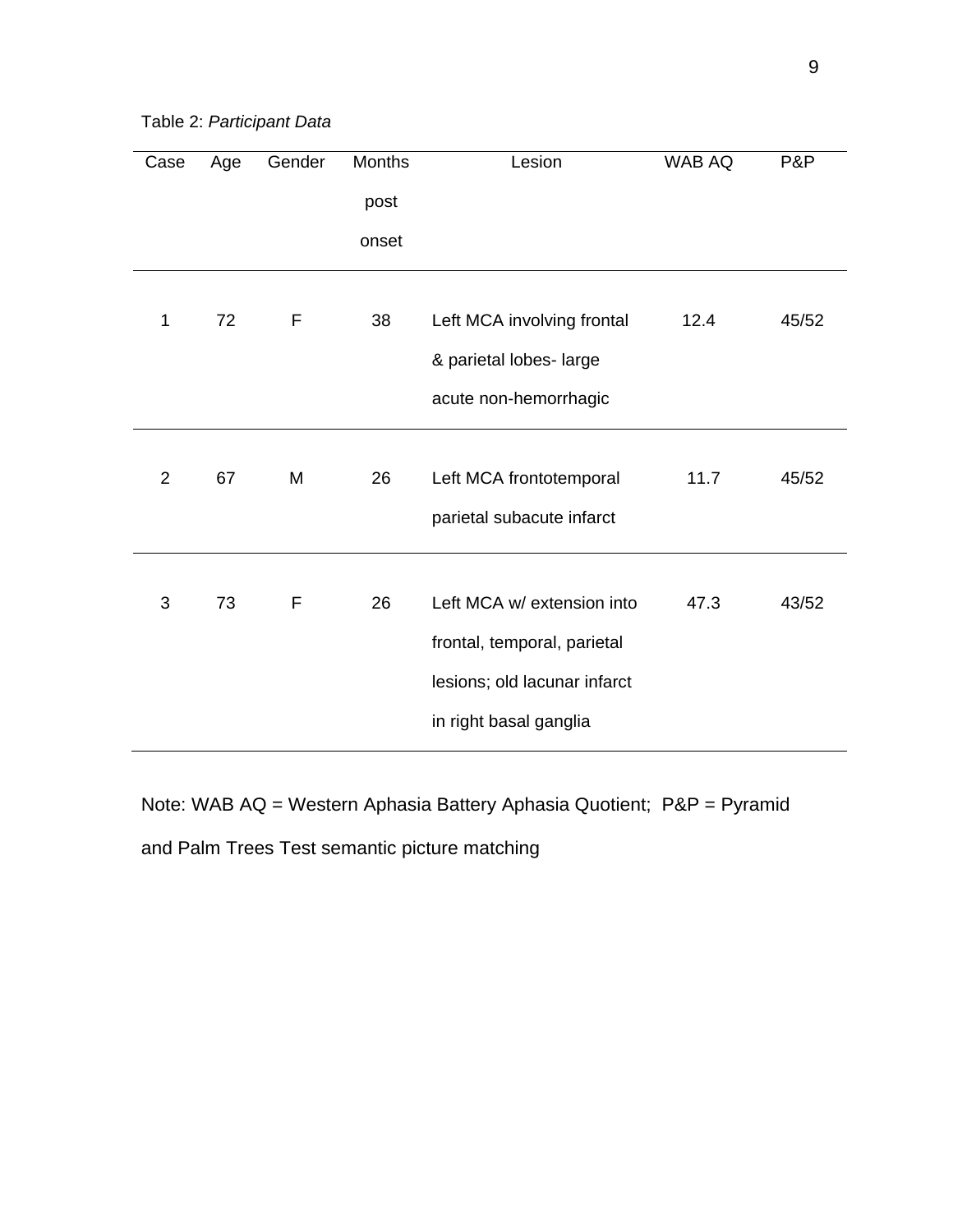

# Correct

# Correct

Figure 1. Participant 1's performance in spoken naming condition based on number of words correct.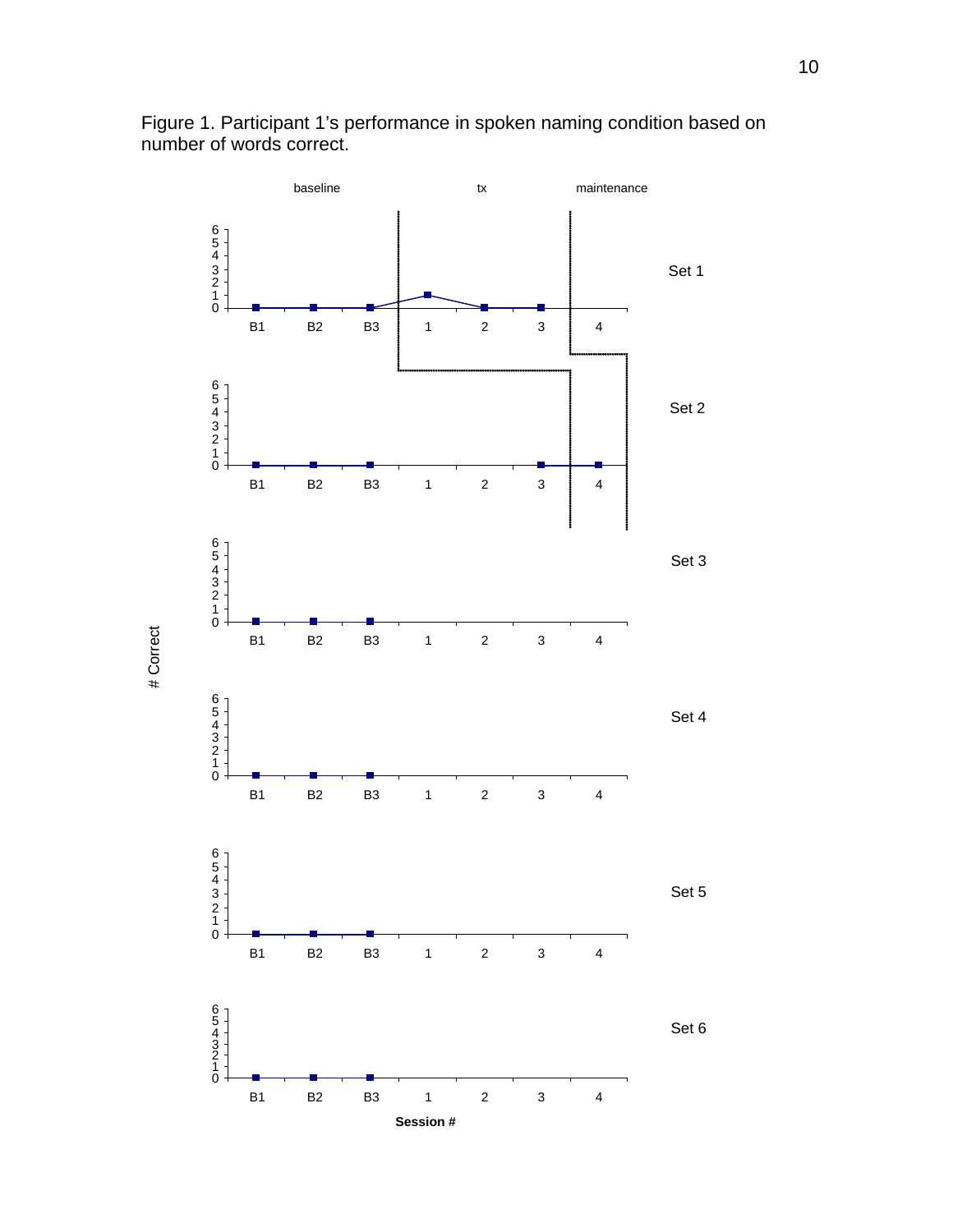

Figure 2. Participant 2's performance in spoken naming condition based on number of words correct.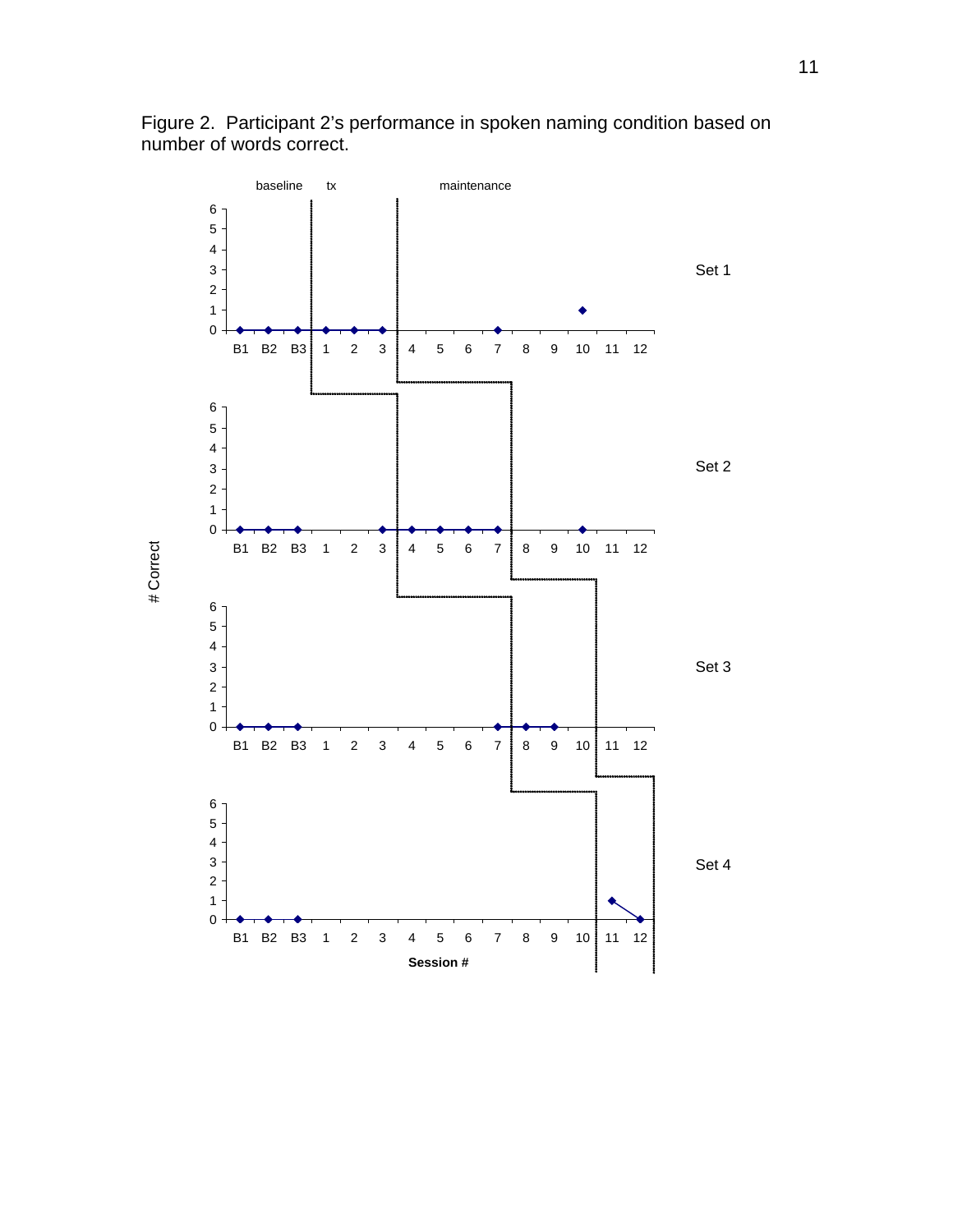

Figure 3. Participant 3's performance in spoken naming condition based on number of words correct.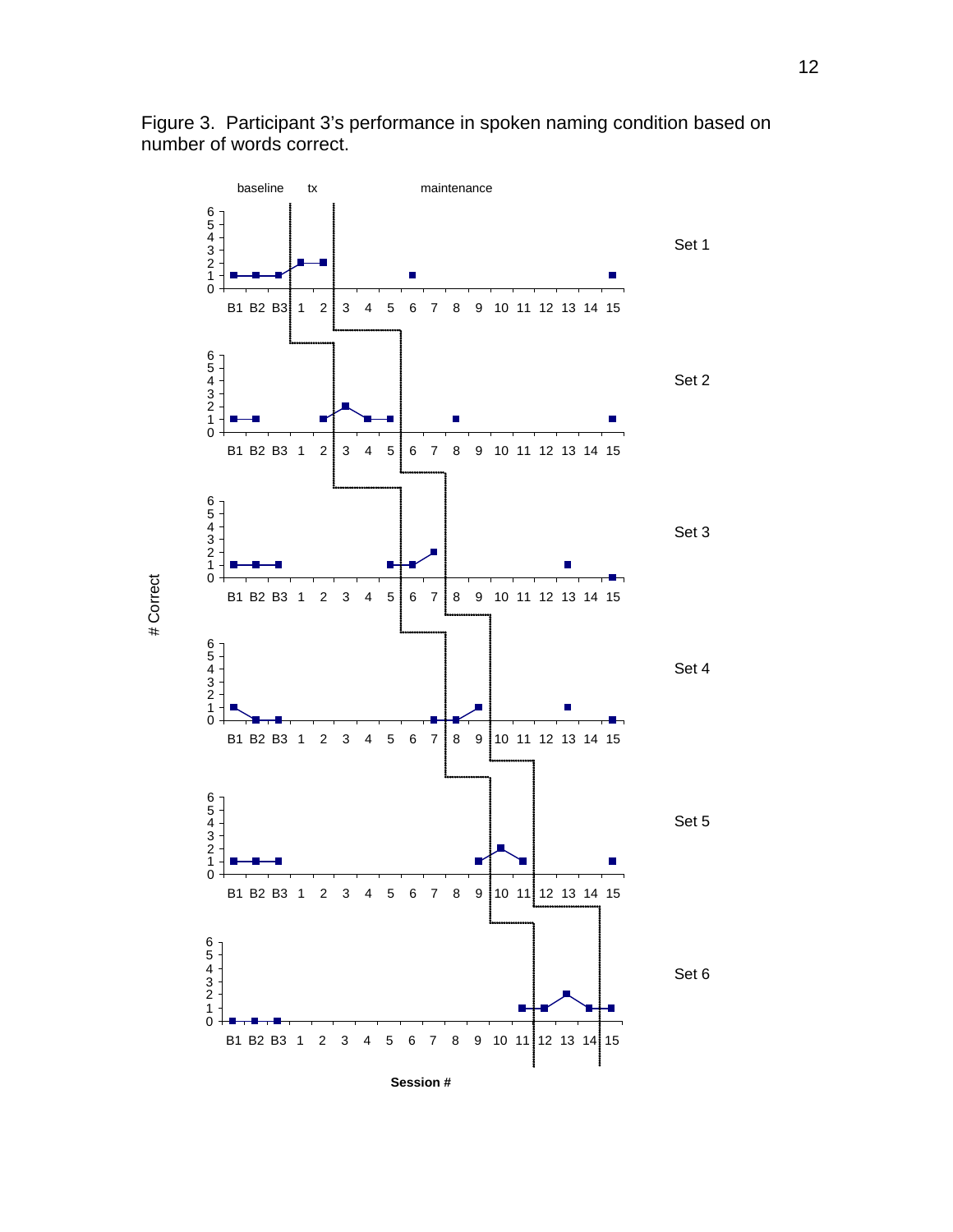

Figure 4. Participant 1's performance in the writing condition as percent accuracy on the 5-point scoring system and total word score.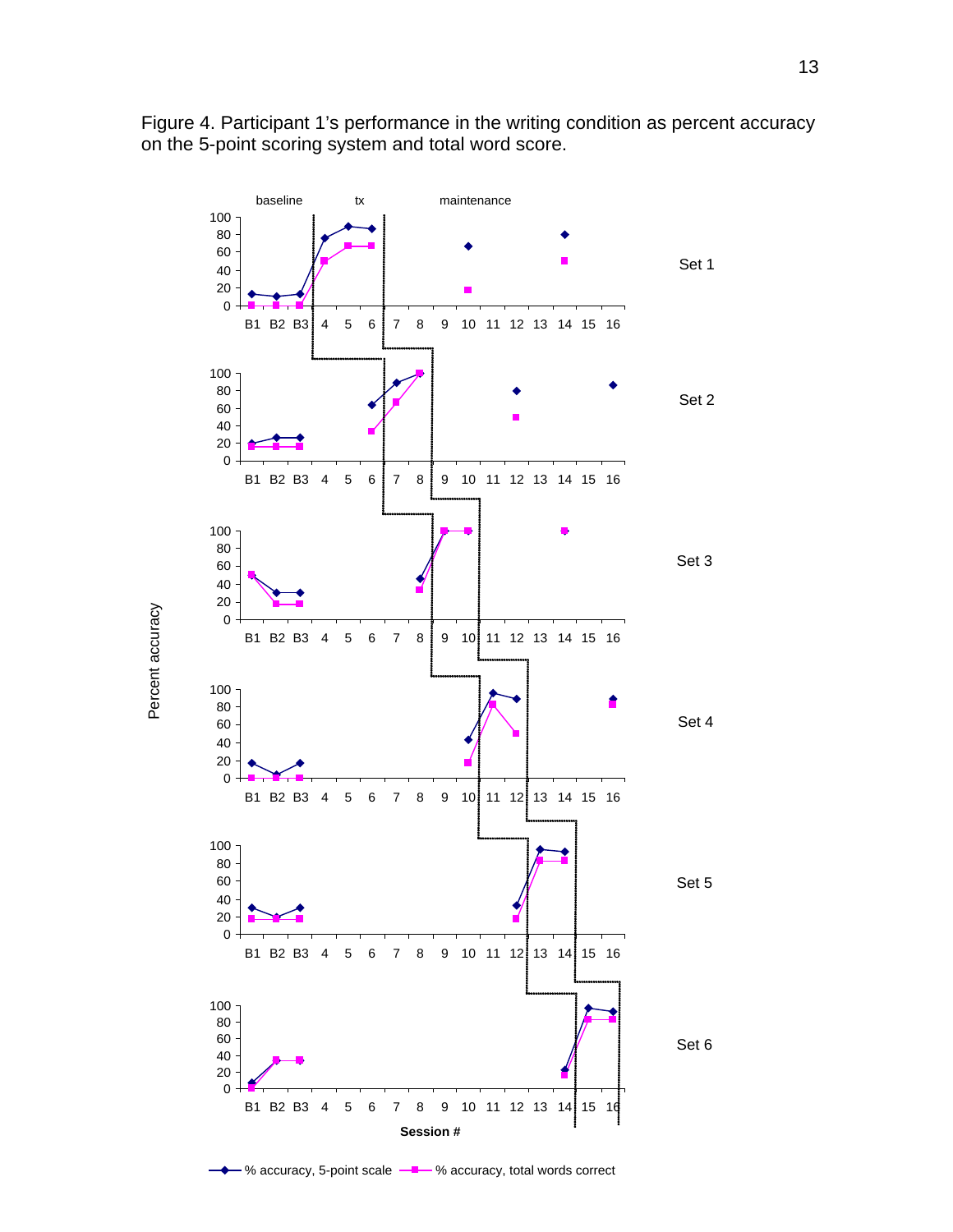

percent accuracy

percent accuracy

Figure 5. Participant 2's performance in the writing condition as percent accuracy on the 5-point scoring system and total word score.

% accuracy, 5-point scale  $-\blacksquare$  % accuracy, total words correct